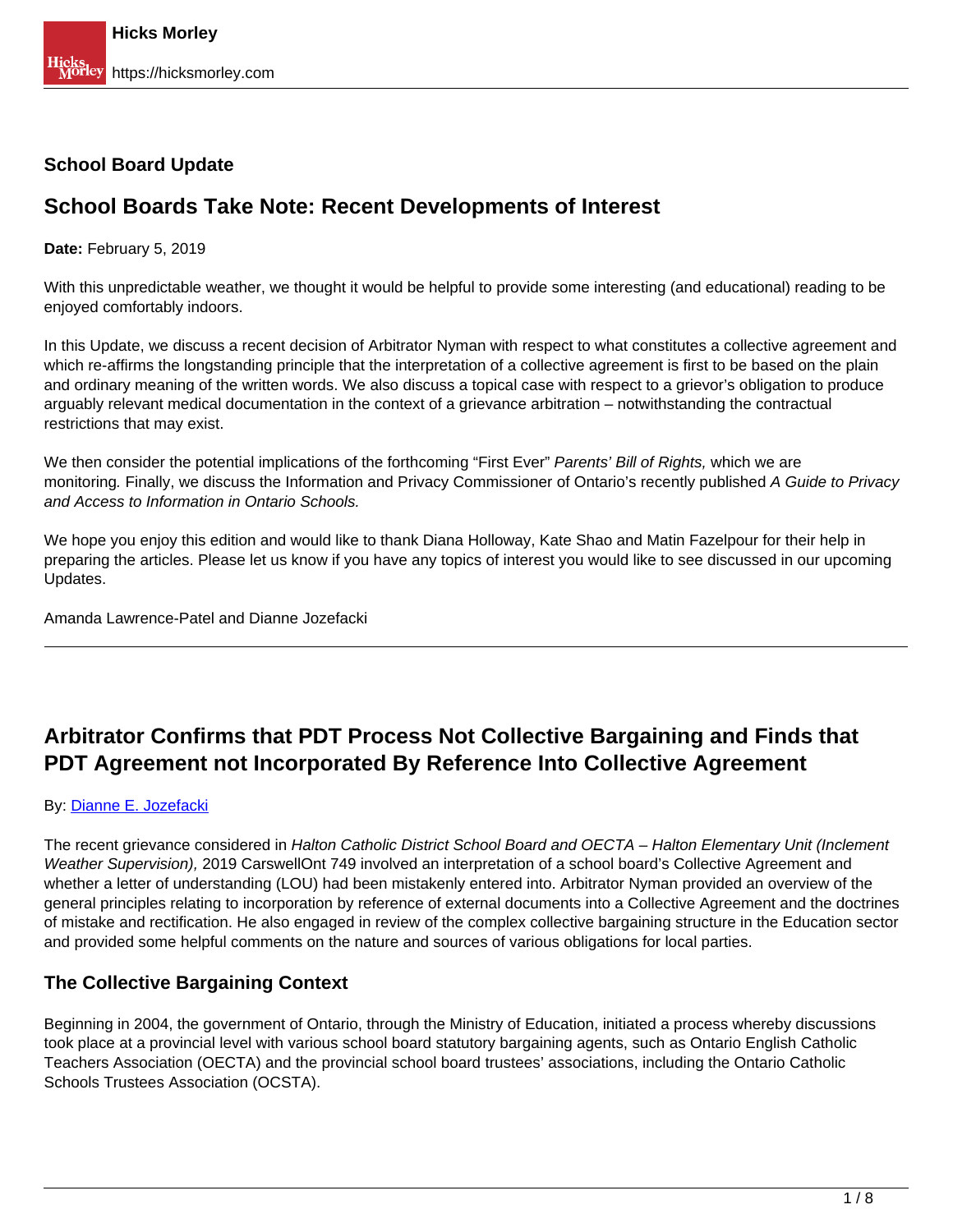The intention of the government was that these discussions would result in framework agreements which would inform the content of actual Collective Agreements entered into between local bargaining agents and district school boards. This process was referred to as the Provincial Discussion Table (PDT).

The PDT process existed outside of the statutory framework of the Education Act or the Labour Relations Act, 1995. The individual district school boards were not participants in the PDT process – only the provincial school board trustees' associations.

The PDT agreement negotiated between the government, OCSTA and OECTA in 2008 set out a maximum number of supervision minutes for elementary teachers. OECTA understood that to be a hard cap.

In this case, the Halton Catholic District School Board (Board) was a member of OCSTA, but that membership was voluntary. As stated by the Arbitrator: "The PDT process also did not constitute collective bargaining nor did the PDT agreements constitute Collective Agreements. … Ultimately, the PDT Agreements did not replace or preclude, the process of local parties negotiating their own bilateral Collective Agreements, however, local parties could agree to incorporate the terms of the PDT Agreement into their Collective Agreements and thereby secure additional funding."

# **Issue – The Enforceability of the LOU**

The Board and the Halton Elementary Unit of OECTA engaged in local bargaining during the summer of 2008 for the renewal 2008-2012 Collective Agreement. They agreed to include the language from the PDT Agreement into the Collective Agreement, as necessary to secure funding from the Government. This included the maximum supervision minutes for elementary teachers (Article 18.02). An accompanying LOU stated that "inclement weather days will not count towards the supervision minutes calculation" for the purpose of Article 18.02.

As a result of the language of the LOU, where there were inclement weather days the number of supervision hours per week which could be assigned to teachers exceeded the cap in the Collective Agreement. OECTA argued that in this regard the LOU was of no force and effect. Moreover, it was inconsistent with the PDT Agreement which was incorporated by reference into the Collective Agreement.

The Board argued that the LOU was unambiguous and binding on the parties. It also argued that the PDT Agreement was not incorporated into the Collective Agreement, and the Arbitrator did not have jurisdiction to consider the interpretation and application of the PDT Agreement.

# **Decision**

Arbitrator Nyman dismissed OECTA's grievance, making the following findings:

- OECTA agreed to the LOU and the language in s. 18.02 of the Collective Agreement on the same bargaining day and therefore it was "not plausible that the impact of the LOU on the supervision maxima was not contemplated or understood given the timing of the agreement on the language and the clear meaning of the word s in the LOU."
- OCSTA did not have authority to bind the Board during the PDT process.
- The PDT Agreement was not incorporated by reference into the Collective Agreement because there was no clear and unequivocal language indicating the parties' intention to do so.
- As the PDT Agreement was not incorporated into the Collective Agreement, the Arbitrator had no authority to enforce it or to declare the LOU invalid for not complying with the PDT Agreement.
- The general approach of "context as a general interpretative concept" cannot be relied upon to find that language means something substantially different than what the words convey.
- OECTA's request that he apply the doctrine of mutual mistake to declare the LOU null and void was rejected: the parties clearly intended to enter into the LOU which carved out inclement weather, and there was no "common error as to some fundamental fact."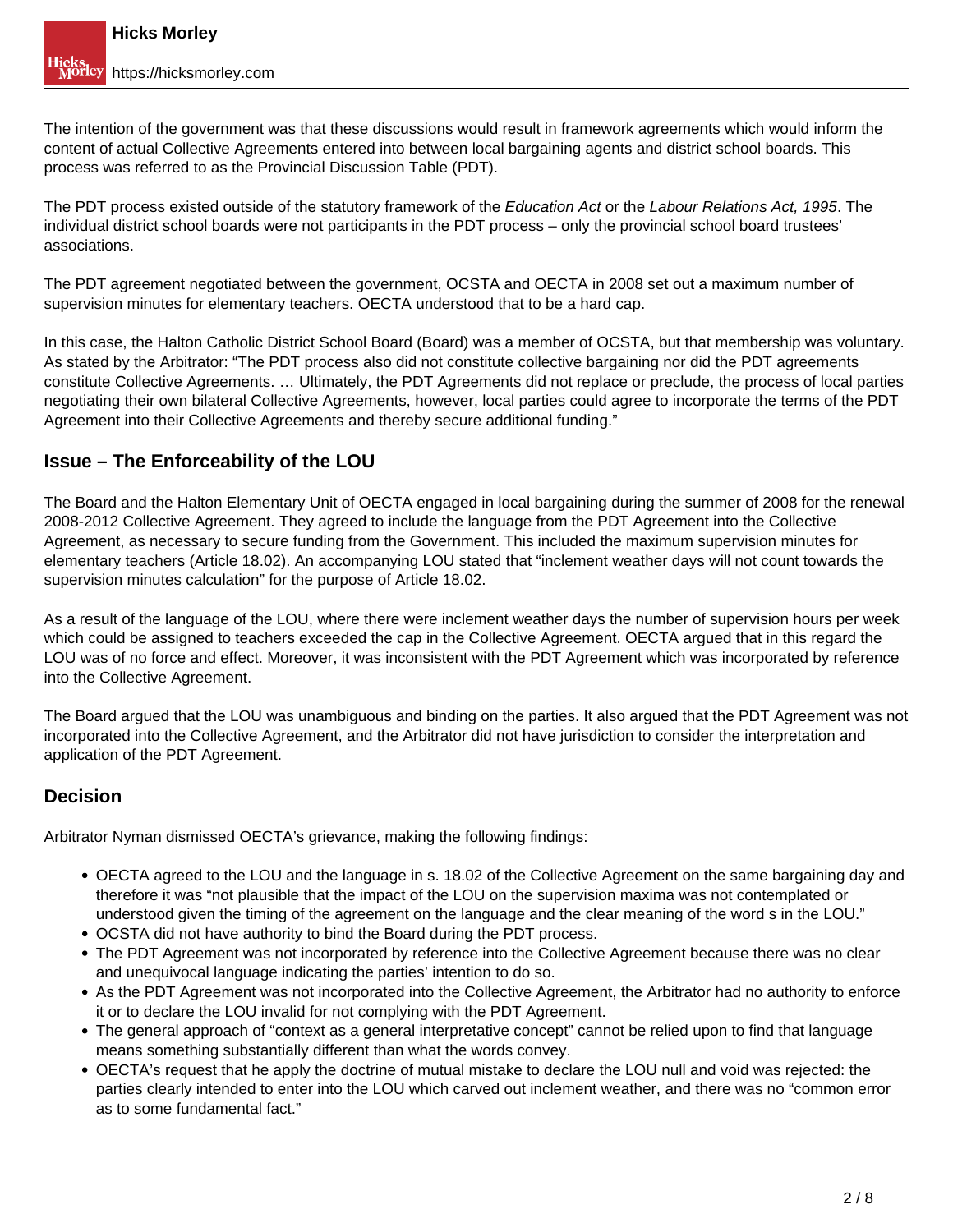As the parties meant what they said, this was not a case where it was appropriate to exercise discretion to apply the remedy of rectification:

There is no argument that the LOU was not what was agreed upon. … This therefore not a case where the written agreement must be rectified so that it accurately matches what was agreed upon. It is really a case where the parties' agreement has unintended consequences or conflicting consequences. It is therefore not a case in which the doctrine of rectification should be applied. If the LOU is declared void, it would not be rectifying the Collective Agreement so that it matched the parties' intentions, but rather would be akin to rewriting it and preferring one intention over another. The determination of which intention should be preferred is an issue best left to the parties.

# **Take-Away**

This decision, which was successfully argued on behalf of the Board by Hicks Morley's John Paul Alexandrowicz, is helpful as it re-affirms that the interpretation of a Collective Agreement is first to be based on the plain and ordinary meaning of the written words negotiated by the parties themselves. Sometimes, it is as simple as what is written on the page.

# **Grievor Ordered to Produce Sensitive Medical Information in Case about Denial of Disability Benefits**

### By: Diana P. Holloway

Arbitrator Christopher White recently released Greater Essex County District School Board and Canadian Union of Public Employees, Local 27, 2018 CarswellOnt 22187, a lengthy interim arbitration award granting the request of a School Board (Board) for an order that the grievor's sensitive medical information be produced.

By way of background, the grievor had applied for sick leave / short term disability benefits and had submitted certificates from his physician stating that he was unable to attend at work due to a medical condition. However, none of these certificates provided any information about the nature or cause(s) of the grievor's condition. The Board denied the grievor's claim for benefits on the basis that he had not provided sufficient medical information to support it.

The grievor never returned to work, and his union filed a grievance alleging that the Board was in violation of the Collective Agreement between the parties. The language of the Collective Agreement spoke to the medical information that the Board could require in response for an outstanding request for sick leave, restricting the Board to:

…medical confirmation of illness or injury and any restrictions or limitations any Employee may have, confirming the dates of absence and the reason thereof (omitting a diagnosis).

In advance of the hearing on the merits of this grievance, the Board requested an order for the production of **"any and all medical documents of any kind" pertaining to the grievor from the time just prior to when the grievor went off work until the date of the grievance**. The Union asserted primarily that the Collective Agreement language at issue had been negotiated by sophisticated parties and set out exactly what information an employee might be required to provide. It argued that the Board had made its decision based on certain information and could not seek at arbitration to justify its decision based on information it had not initially relied upon.

In response, the Board argued that the onus ultimately lay with the Union to prove its assertion of disability rather than on the Board to prove the contrary, and that the production rules that applied at arbitration (i.e., for all documents arguably relevant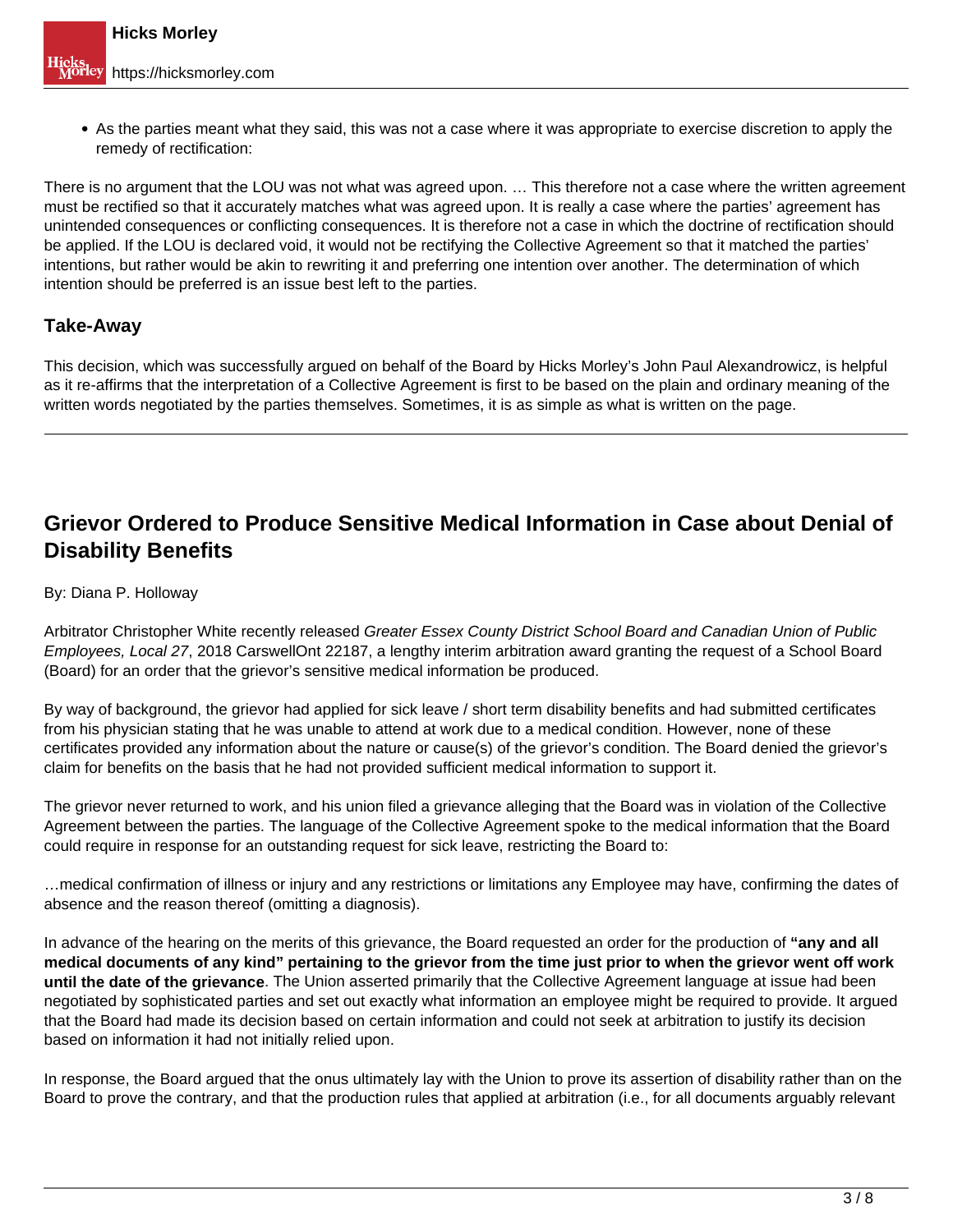to the issues) could go beyond whatever the Board might have been entitled to had arbitration not been resorted to.

The Arbitrator began his analysis by rejecting the Union's primary position, finding that a production order was appropriate because at least some of the requested medical information was arguably relevant to the issue of whether the grievor had failed to provide sufficient medical information to support his claim.

The Arbitrator then turned to the task of determining what the scope of the production order should be. He found that the Board's proposed temporal parameters were reasonable, and held that the production order should only apply to arguably relevant medical information from the proposed time period.

Finally, the Arbitrator considered what process for production would be most appropriate. He rejected the assertion that he was required to review the grievor's medical information to assess its relevance prior to making a production order, conceding that proceeding in that manner may be necessary in cases where the information to be produced includes sensitive medical information, but only if there is objective evidence that the impact of disclosure on the griever would be disproportionately severe. He then concluded that since there was no such evidence in the case before him, there was no need to deviate from the "normal" production process.

Significantly, the Arbitrator proposed that the following factors should be considered when establishing a production process for sensitive medical information:

- a. the nature of the medical information sought, because certain classes of information invite greater privacy concerns than others
- b. whether the medical condition at issue is the product of, or related to, the workplace, because a stronger link to the workplace will likely heighten a grievor's privacy interest
- c. whether disclosure of the medical information will create the potential for future adverse impacts on the employment relationship, because such impacts should be minimized
- d. to what extent, and for what purpose, the medical information is to be shared, and the nature of the grievor's relationship(s) with the potential recipient(s) of the information, because the circumstances of disclosure can heighten a grievor's privacy interest
- e. whether safeguards can be implemented to ensure that the disclosed information is used only for the limited purpose(s) for which it has been produced; and
- f. whether certain mechanisms for production will better accomplish the goal of establishing an expedient, efficient and effective disclosure process.

This is an important decision for school boards insofar as it confirms that, whatever contractual restrictions may exist as a request for sick benefits is unfolding, medical information is arguably relevant and therefore producible in arbitration cases about the denial of disability benefits. Further, it sheds valuable insight into how arbitrators may approach the task of establishing a process for the production of sensitive medical information. Hicks Morley's Michael Hines successfully argued the case on behalf of the Board.

# **Provincial Government Consults Parents on the "First Ever" Parents' Bill of Rights**

By: Kate K. Shao

In August 2018, the Ontario government announced a province-wide consultation into the Ontario school curriculum. With the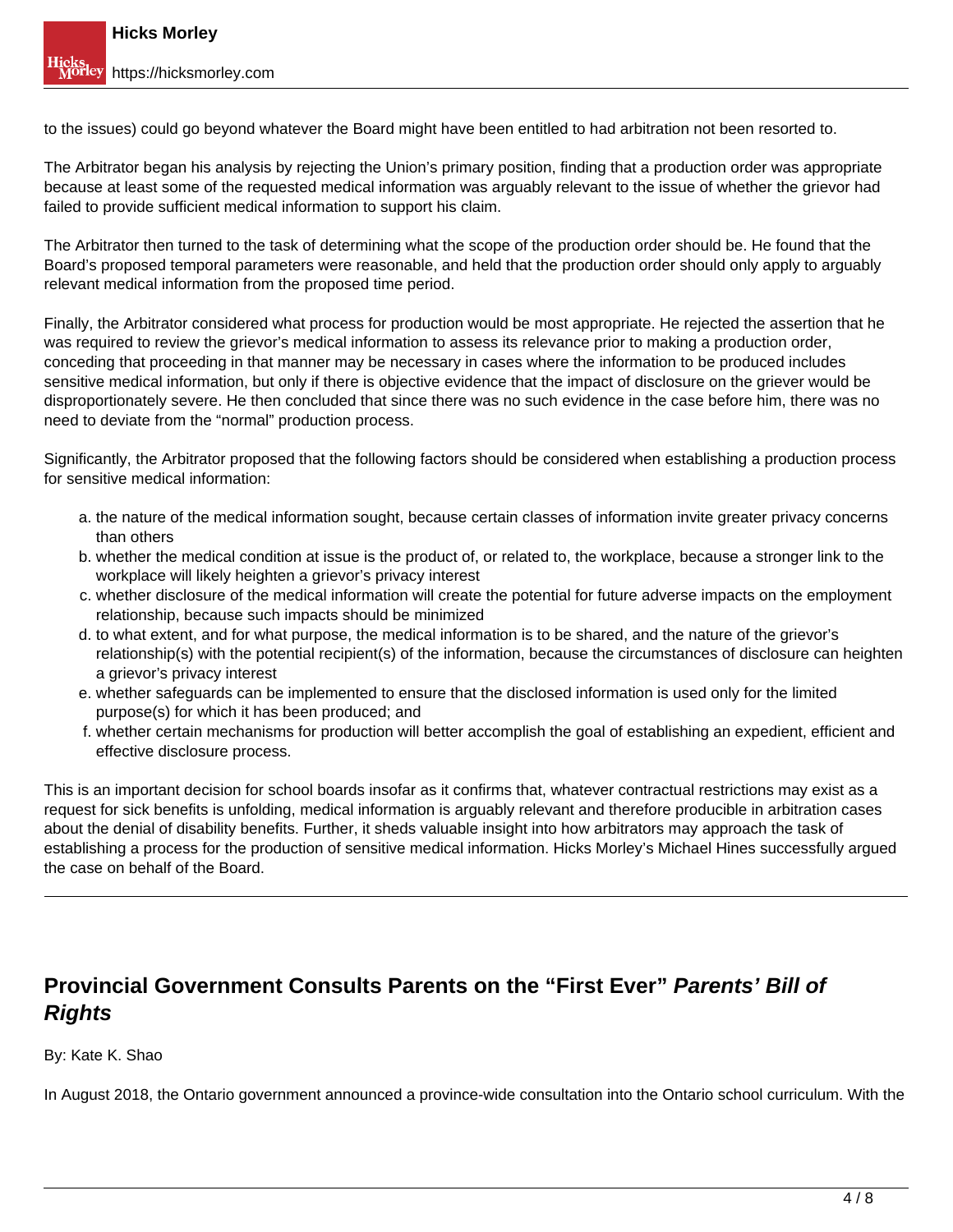goal of creating "an education system that respects parents while preparing [Ontario] students for success," the government led public consultations from September to December 2018. The consultations were conducted across three channels (online surveys, telephone town halls and submission packages) and focused on the "shortcomings" of the Ontario curriculum, including issues such as:

- how to improve student performance in the STEM disciplines of Science, Technology, Engineering and Math;
- how schools are preparing students with needed job skills, whether it be by exposing them to opportunities in the skilled trades or giving them the opportunity to improve their skills in increasingly important fields like coding;
- what more can be done to ensure students graduate with important life skills like financial literacy;
- how to build a new age-appropriate Health and Physical Education curriculum that includes subjects like mental health, sex-ed and legalization of cannabis;
- what measures can be taken to improve standardized testing; and
- what steps schools should take to ban cellphone use in the classroom.

Part of this consultation included canvassing parents on what they would want to see in the province's "first ever" Parents' Bill of Rights. By using the authority set out in the Ontario College of Teachers Act, 1996, the Minister of Education, Lisa Thompson, struck a Public Interest Committee to assist in informing the creation of the Bill. The Minister has advised that the Committee will "ensure curriculum-based misconduct issues are fairly dealt with at the college." The government plans to use the feedback from the Committee to draft legislation that ensures the "rights of parents are protected."

While the government has not revealed the findings of its consultation, the forthcoming Parents' Bill of Rights will likely have implications on educational actors, such as school boards. Accordingly, when the Bill is released, school boards may need to review their policies and procedures to ensure they are in line with the anticipated legislation.

# **The IPC Publishes Guidance for School Boards on Their Obligations under MFIPPA**

### By: Matin Fazelpour

The Information and Privacy Commissioner of Ontario (IPC) has published A Guide to Privacy and Access to Information in Ontario Schools (Guide). The Guide provides a succinct overview of a school board's responsibilities under the Municipal Freedom of Information and Protection of Privacy Act (MFIPPA or the Act). The Act obliges school boards to protect individual privacy and maintain the freedom of information for records in their custody or control. The Guide provides direction to school boards on complying with their responsibilities under the Act, using particularized examples from IPC decisions concerning school boards.

School boards can consult this document for guidance on their obligations to protect individual privacy and to provide access to information rights. The Guide also covers special circumstances, such as disclosure to law enforcement or children's' aid societies.

# **1) Protection of individual privacy**

The Guide provides a summary of a school board's duty under Part II of MFIPPA to limit the collection, retention, use and disclosure of personal information. It includes a detailed analysis of a school board's duty to collect students' personal information only with consent or where necessary to comply with obligations under the Education Act.

Generally, a school board may collect information for the purposes of educating students. Therefore, a collection of students' personal information that is necessary for the purpose of educating them will usually be lawful even if consent is not obtained.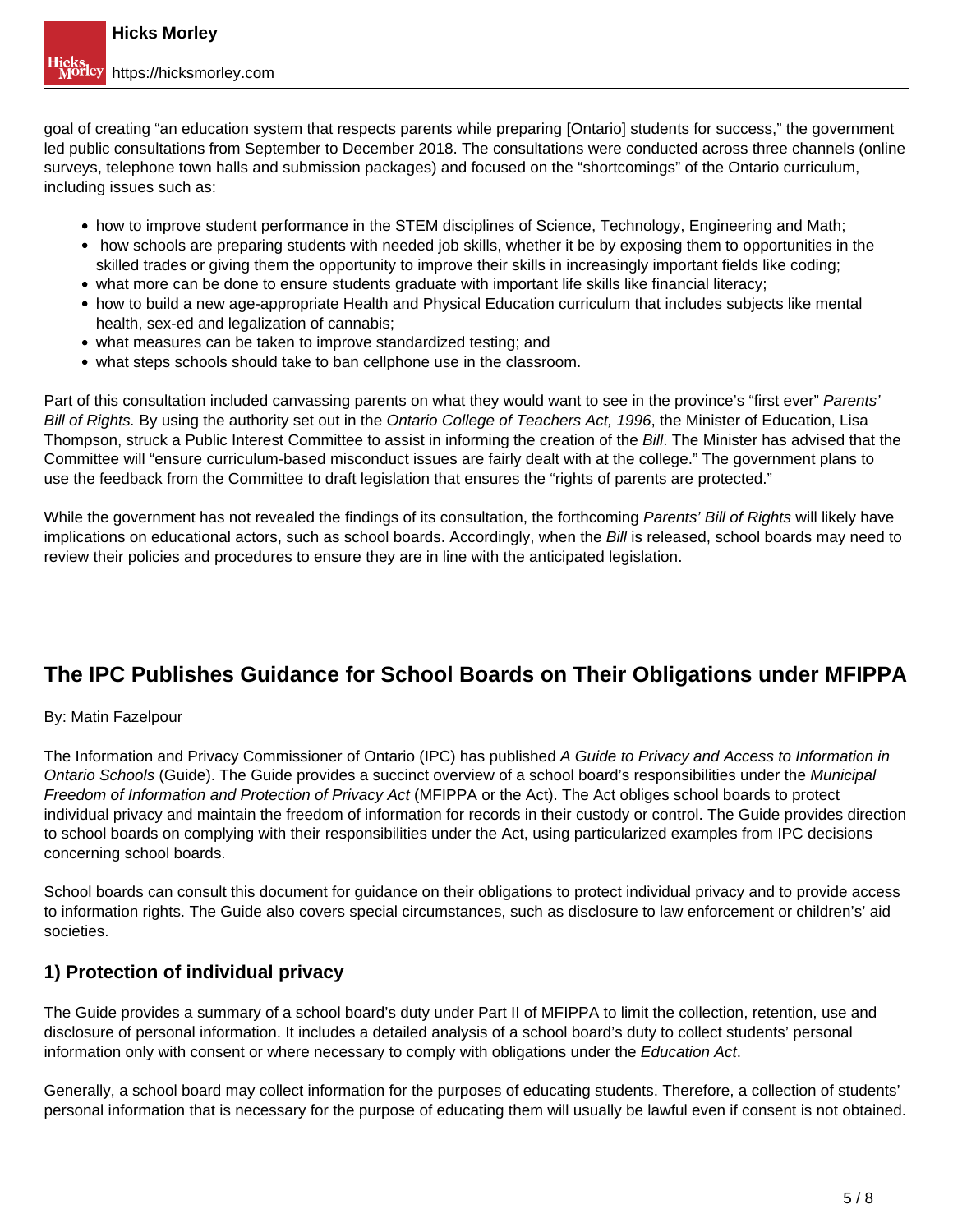The collection of personal information for any other purpose might breach students' privacy protections and the school board's obligations under the Act.

Moreover, the Guide notes that students, or their parents, must generally be notified when students' personal information is collected on grounds of its necessity for an Education Act purpose. School boards are generally required to provide notice of the legal authority for collecting personal information without consent, of the purposes for which the information is intended to be used and of a contact person who can answer questions about the collection.

This document includes a handy review of the types of personal information that school boards generally collect, such as a breakdown of Ontario Student Record (OSR) information and other commonly collected information (e.g. permission slips, class lists, and records of marks, among others).

Subsequent sections of the Guide set out the school board's obligation to limit the use and disclosure of personal information. It examines the rule that personal information can be used or disclosed for a purpose consistent with the reason for which the information was collected, stating that "a consistent purpose is one which the parent or student would reasonably expect, such as using the information for the improvement of instruction of the student." However, the Guide makes it clear that there are a number of scenarios in which personal information may not be disclosed. School boards should note that they have wider discretion to use personal information than to disclose it.

The following topics are covered in the Guide:

#### **Guidance on the collection of personal information by a school board:**

- How does the Act limit a school board's ability to collect personal information?
- What personal information is to be included in an OSR?
- When can a school board collect personal information directly?
- When is the duty to provide notice when collecting personal information engaged?

#### **Guidance on a the use and disclosure of personal information by a school board:**

- When can a school board use a student's personal information?
- When can a school board disclose a student's personal information?
- When is the disclosure of a student's personal information mandatory? This section covers:
	- o disclosure to medical officers of health
	- notifying parents of potential harm to students
	- disclosure to eligibility review officers
	- duty to report a child in need of protection
	- occupational health and safety
- What information should be disclosed in an emergency?
- What information should be disclosed in compassionate circumstances?

#### **Guidance on consent to collect, use and disclose personal information:**

- At what age can a student provide valid consent?
- Must consent be in writing?

#### **Guidance on safeguarding and retaining information:**

- How long are school boards required to keep student records?
- When can records be destroyed or removed from the OSR?
- What happens to the OSR when a student changes schools?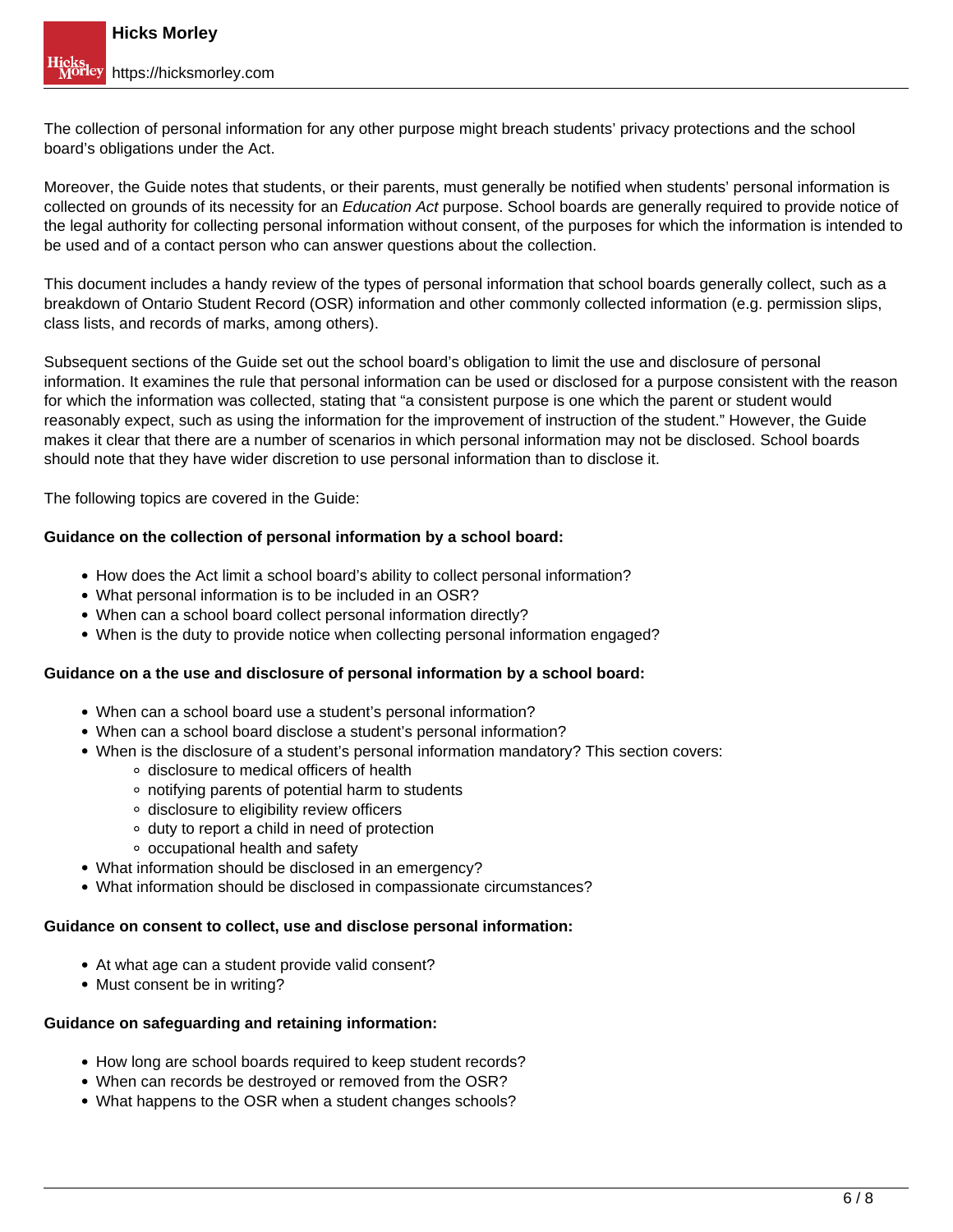• How do school boards safeguard records?

### **2) Access to Information**

The Guide summarizes a school board's duty under Part I of MFIPPA to provide access to information in its custody or control if requested. School boards can consult the Guide to review the nuances of their obligation to provide access to information to students, parents, and the general public.

Interestingly, there is a parallel right of access under the Education Act, which gives every student the right to examine their OSR. Until a student turns 18, parents or guardians also have a right to examine the students' OSR. The Guide details the mechanics of how a request to view the OSR under the Education Act can be made.

An access request under MFIPPA requires a formal request to which the school board must respond in 30 days. In certain circumstances, which are canvassed in the Guide, a school board may charge fees for access to the information requested. A school board is required to issue a fee estimate if the costs are expected to be over \$25. The mechanics of an access to information request differ slightly where the requester is seeking information about themselves, rather than general information or information about another individual.

Under MFIPPA, and to a lesser extent under the Education Act, students or their parents have a right to request a correction of the student's record if they believe it is inaccurate. School boards must take reasonable steps to ensure the personal information in their records is not used unless it is accurate and up-to-date. Only matters of fact, not opinion, may be corrected. A requester who seeks and is refused a correction may nevertheless be entitled to have a statement of disagreement attached to the information in the record in question.

The following topics are covered:

#### **How do students and parents access personal information?**

• Personal information can be requested either under the Education Act, which engages the Part II Protection of Individual Privacy provisions of MFIPPA, or under the Freedom of Information provisions in Part I of the Act.

#### **Do individuals have a right to access general records from a school board?**

- Do students need to reach a certain age before they can exercise their access rights?
- How does a child's age affect the parent's right of access to personal information?
- Do non-custodial parents have a right to access a child's school records?

#### **How must a school board process correction requests?**

- What steps must a school board take to reasonably ensure that student information is accurate?
- What reasonable measures is a school boards required to ensure that records are accurate?
- Can students and parents request correction of inaccurate records?
- What is the process for requesting a correction?

# **3) Special topics**

The Guide also examines the procedure for processing access to information request with particular circumstances in the school board context. For example, the treatment of school photographs is explored both with respect to one's right of access to information and the board's protection of privacy obligations. The application of MFIPPA actually differs if the school hires a professional photographer. The Act's application to photographs taken by parents is also reviewed. Individuals not employed by school boards may not be subject to MFIPPA but schools are responsible for the safety and security of their